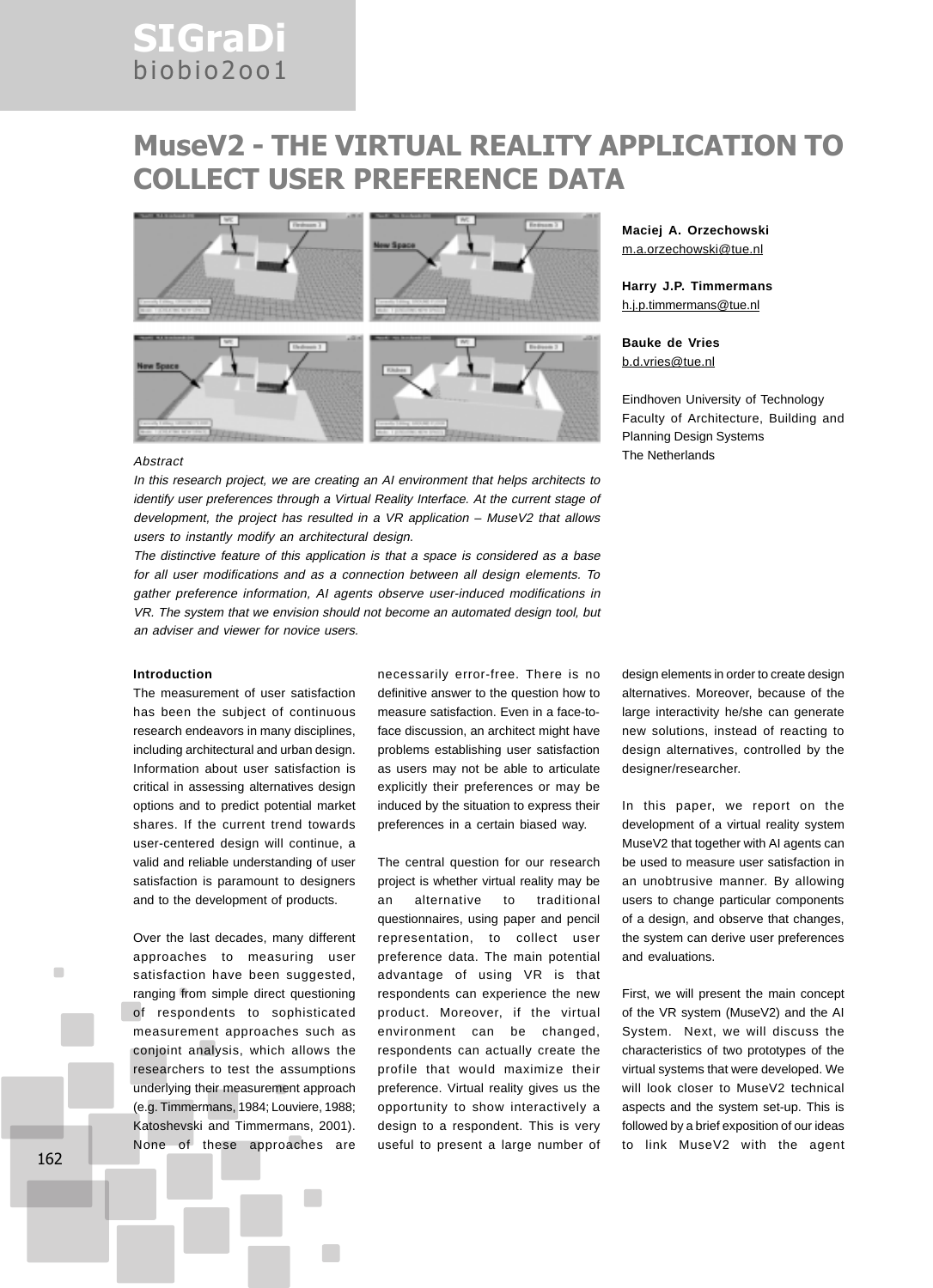technology. Finally, we will draw some conclusions.

## **Main Concept Behind The Two Systems**

The key characteristic of the project is that every user can compose his/her preferred design by modifying some of the elements of a so-called baseline design. The functionality of MuseV2 is limited to a set of simple tools that allows a user to learn fast how to perform all basic modifications to a baseline design. On the other hand there is an invisible AI system, that observes that modifications done to a baseline design, stores these changes and derives preferences (Figure 1).

#### **Baseline design**

The task of a researcher is to find out the preferences for a housing company that intends to build a social housing district.

In the preparation stage of the experiment, an architect is creating a number of design alternatives for the given project. During discussions over the project certain elements of the buildings are pointed out, as important issues for the company. In the evaluation part of the experiment, the design alternatives become base line designs (BLD), and the pointed elements – options. The BLDs are the same for all respondents. The evaluation experiment shows how the user would modify the BLD in order to create the preferred design.

Each BLD represents a different layout of a building. Layouts are unique and they are distinguished from another by characteristic elements (for example: type and location of stair-case or bearing walls) that cannot be changed directly. A user can indicate his/her wishes to relocate one of those elements, what will cause the system to "move" to a different BLD. From this point onwards, modifications that will be performed by a user will be applied and stored with the new BLD.

Table 1. List of attributes (characteristics of a building):

|                | House characteristics:               |    |                                                                 |
|----------------|--------------------------------------|----|-----------------------------------------------------------------|
|                |                                      |    |                                                                 |
| 1              | Type of house                        | 17 | Size of the storage<br>facilities inside the dwelling           |
| $\mathfrak{p}$ | Type of architecture                 | 18 | Size of the storage<br>facilities outside the<br>dwelling       |
| 3              | Roof form                            | 19 | Garage                                                          |
| 4              | Height house                         | 20 | Technical state of the<br>outside of the dwelling               |
| 5              | Surface ground level                 | 21 | Heating facility                                                |
| 6              | Number of bedrooms                   |    | Environment<br>characteristics and<br>location characteristics: |
| $\overline{7}$ | Finishing of the interior            | 22 | Type of extra outside space                                     |
| 8              | Sanitary                             | 23 | Size of outside space                                           |
| 9              | Facilities of the kitchen            | 24 | Sunshine garden                                                 |
| 10             | <b>Buying price</b>                  | 25 | Type of district                                                |
| 11             | Size of living room +<br>dining room | 26 | Green/ playground                                               |
| 12             | Size of kitchen                      | 27 | Location                                                        |
| 13             | Size of the bathroom 1               |    |                                                                 |
| 14             | Size of the bathroom 2               |    |                                                                 |
| 15             | Size of master hedroom               |    |                                                                 |
| 16             | Size of second bedroom               |    |                                                                 |

At the beginning of an evaluation experiment, a user is prompted to specify some preliminary characteristics (see table 1). Based on his/her choices the matching BLD and the set of options are selected and presented to the user. The user is prompted to re-arrange that design, choose from different options and interact with the design, using the VR application.

## **Presentation of Interactive Virtual Environments: Musev And Musev2**

Our first approach was implemented in the application MuseV, which is a pilot for MuseV2, and a test for our new ideas. This system was developed to proof that it is possible to build VR software that is easy to learn and can be used by inexperienced users. When developing the software, we learned that (i) building elements have to be linked, (ii) at least two representations of design information (graphical and numerical) is required, (iii) the menu has to be very simple, and (iv) the modification process has to be intuitive.

When developing MuseV2, these learning experiences were kept in mind. In this second prototype, the building elements are linked together. Normally, constraints are very complex and require a lot of computing power (Kelleners [4]). Therefore we have used a different structure for such linkages. The core of MuseV2 is a grid that represents notoccupied space (no function is assigned). The size of a single grid cell is 30x30 cm (as this is the smallest significant size to observe changes). Each cell has the following properties: location, function, walls, and openings. Space (an occupied grid) is the most important element in MuseV2. It contains all necessary information to represent a design. To speed up and simplify the modification process the system automatically generates a wall on the border between those cells that have a different function. Each space (a group of the grid cells with the same function assigned) is surrounded by its own walls.

MuseV2 has two representations of a design. One is the visual part (3D world and 3D objects); the second one is a Boolean matrix (Figure 2; left – 3D world; right – Boolean matrix: 0 – non space, 1 – numeric code for space function type – "Kitchen"). Both of them contain all necessary information to store a complete design. The user is using only the 3D world and 3D objects to interact with the design.

The Boolean matrix is a linkage between Muse and the outside world, e.g. an agent environment. The algorithms to create and edit spaces are using the double representation: the creation and selection shape is a box, the double representation allows us to create more complex spaces with one move of the mouse.

MuseV2 supports multi-storey designs, including connections between different stories. We are using the Boolean matrix to check the connections and collisions between elements of different floors.

MuseV2 has an optimization method, which reduces the number of boxes that represent a space. This helps to keep a design clean and the rendering fast. The optimization process is done every time a space is edited.

 $\blacksquare$ 

AMBIENTES VIRTUALES / VIR-TUAL ENVIRONMENTS